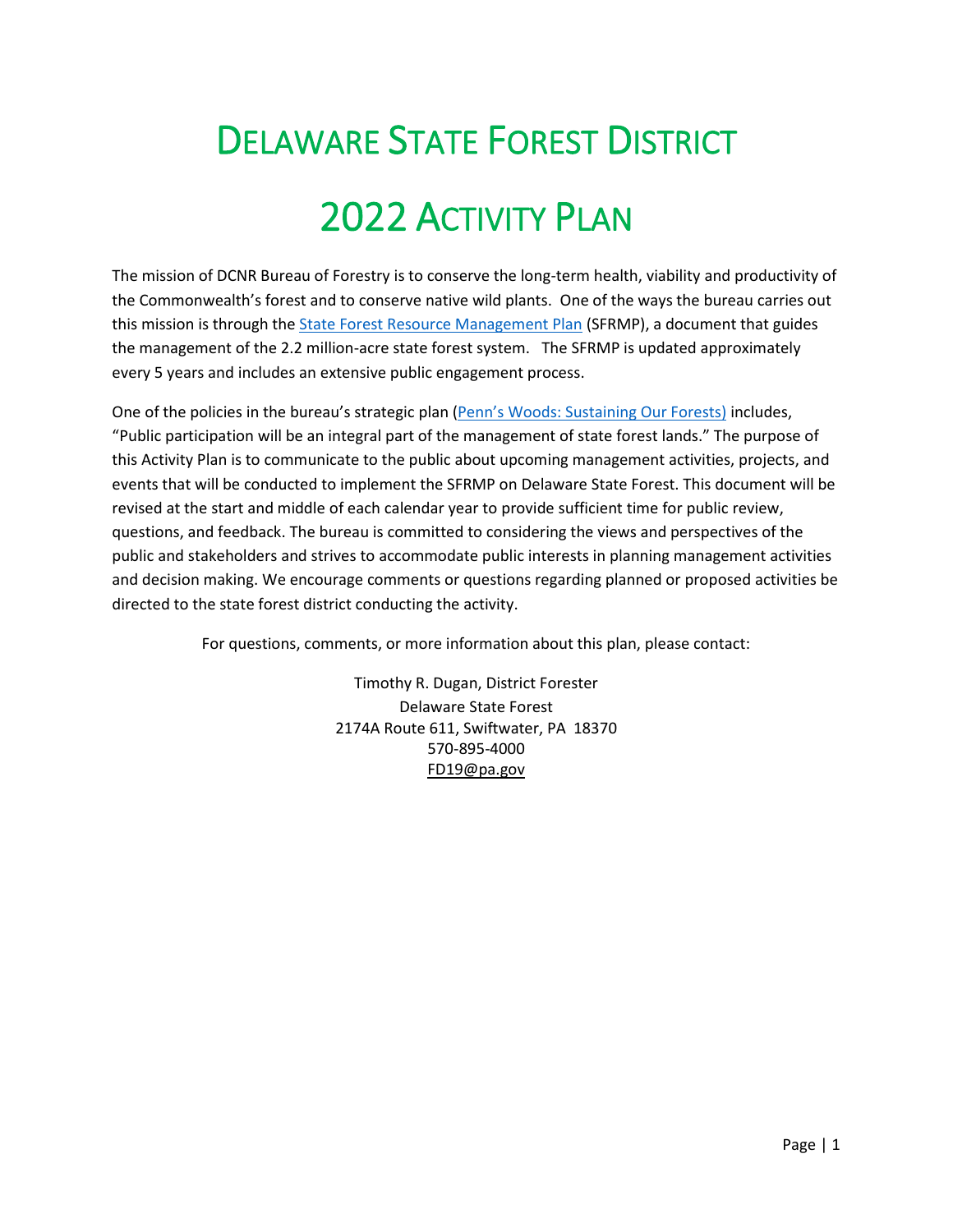## **RECREATION**

- District staff will assist the Pennsylvania Fish and Boat Commission stock trout at Bushkill Creek, Lily Pond, Lake Minisink, Little Mud Pond, and Saw Creek.
- New picnic tables and BBQ grills are planned to be installed at the Ambush pavilion near the Owego Maintenance Headquarters, off U.S. Route 6 in Blooming Grove Township.
- A new informational panel and an educational wayside will be installed at the Pecks Pond Dam site. The informational panel is a requirement as per the state and federal permits for the dam rehabilitation project.
- Parking areas and access points— Castle Country Club, Barrett Township, Monroe County, a new acquisition of the Delaware Forest District, will have a new parking lot put in this year.
- Forest leased campsites (cabins) will receive their standard inspections, or on request, by staff.
- Snowmobile trail improvement is planned for a portion of Whittaker Trail and will include topdressing AASHTO#1 with 2RC stone to provide a smoother driving surface.
- ATV trail improvement is planned for the Dixon Miller trails. Project will include filling entrenched trails, top-dressing trails, and grading to improve the driving surface and reduce erosion and impacts on that site.
- Pecks Pond lake management will continue. Activities include an herbicide treatment of up to 100 acres to reduce aquatic vegetation and improve recreational opportunities as well as continuation of PA Fish and Boat Commission's repopulation/stocking plan**.**
- Stream crossing signs will be installed to help visitors identify the stream name along our State Forest Roads**.**
- Dixon Miller ATV trails will receive new signage and posts for trails and intersections.
- A Hiking only trail connecting Laurel Run Road to Double Flat Trail on the SJC Tract is planned using an existing conservation easement right-of-way through a neighboring property.
- District staff will continue to improve bridge stream crossings on hiking trails throughout district, create a GIS layer map to monitor conditions and record maintenance, and inventory trail sign needs. Installation of signage, maintenance tasks, and improvements will be ongoing.

#### **Organized Events**

• The District expects to renew and administer multiple commercial activity agreements for 2022. The activities include environmental education, guided nature hikes, guided horseback riding, ATV trail access, and guided biking trips.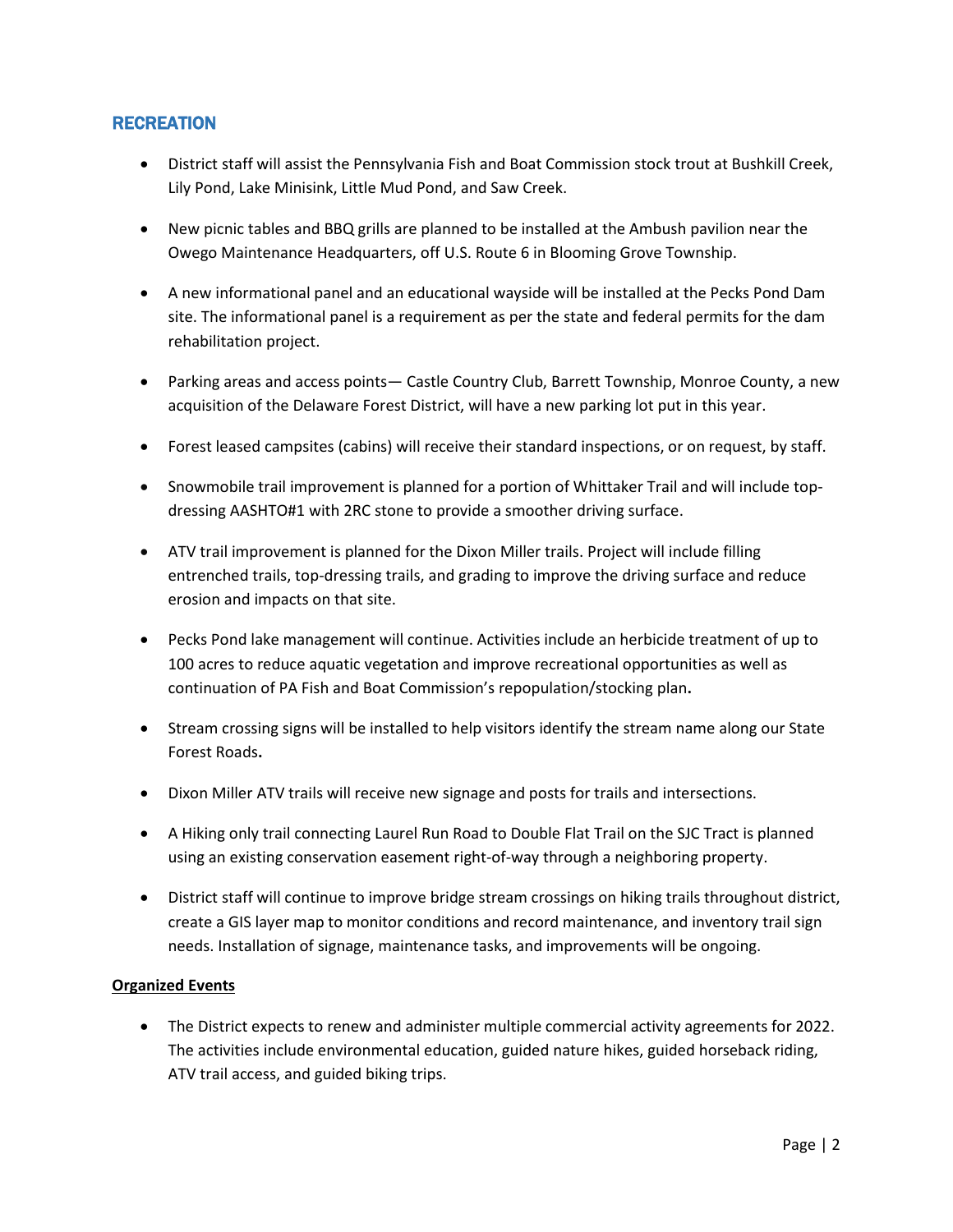## TIMBER MANAGEMENT

#### **Marked and sold, potentially active**

- Pike County, Greene Township—In 2019, an oak regeneration timber sale was marked and sold along Burley Inlet Trail in and around the Burley Inlet East deer exclosure. The overstory removal timber harvest encompasses 133 acres and will be cut in 2022.
- Pike County, Porter Township—In 2021, an oak regeneration timber sale was marked and sold along Spring Roberts Trail off Highline Road. The timber harvest encompasses 247 acres. Part of this timber sale's purpose is to create early successional habitat for golden-winged warblers and associated species such as woodcock and grouse. The overstory removal timber harvest may be cut in 2022.
- Firewood Cutting Permits—During 2022, the public will be able to buy fuelwood permits to cut wood at the following locations: Pine Flats Fireline Timber Sale landing, a network of roads west of State Route 402, Highline Road, Millbrook Trail fuelwood area (closed during the winter snowmobile season), Sixteen Mile Run Road, Whittaker Farm Road, Ivan Swamp Road, Hiawatha Road, Bald Barren trail, and Coon Swamp Road. Any of these sites may be closed if the wood is all removed and additional sites may become available. Permits and site-specific information can be attained by contacting the District Office in Swiftwater. A permit of \$20 per cord is required to cut fuelwood.
- Pike County, Porter Township—The Red Rock Salvage cutting is complete. The loggers have some logs on the landings yet to remove. It is 174 acres of Spongy Moth Salvage located east of route 402, on the east side of Luke Road. The loggers have greatly improved Luke road for vehicular travel during hunting season. The area will be opened for firewood this spring.
- Monroe County, Price Township. An overstory removal was sold to the high bidder along Millertown road, east of Schoolhouse road. The removal will occur inside of three fences that were installed to keep deer out and improve the regeneration. The sale is 95.6 acres and may be cut in 2022. When the sale is finished, and the regeneration is adequate the fences will be removed.
- Pike County, Blooming Grove Township A 295-acre overstory removal sale was laid out along Ambush Road across from Costa's Fun Park just south of Route 6. The sale sold in November 2021 to the highest bidder and the logger has until September 2023 to complete the harvest. The harvest will occur inside and outside of three fences along the east side of the road totaling 50 acres. Another 245 acres was marked outside of the fences along the western side of Ambush Road to remove the overstory and allow for natural regeneration of the site. This treatment area will extend over to the well house along White Deer Lake Road. Conifers and oak seedlings will be planted inside the fences once logging has been completed. The large area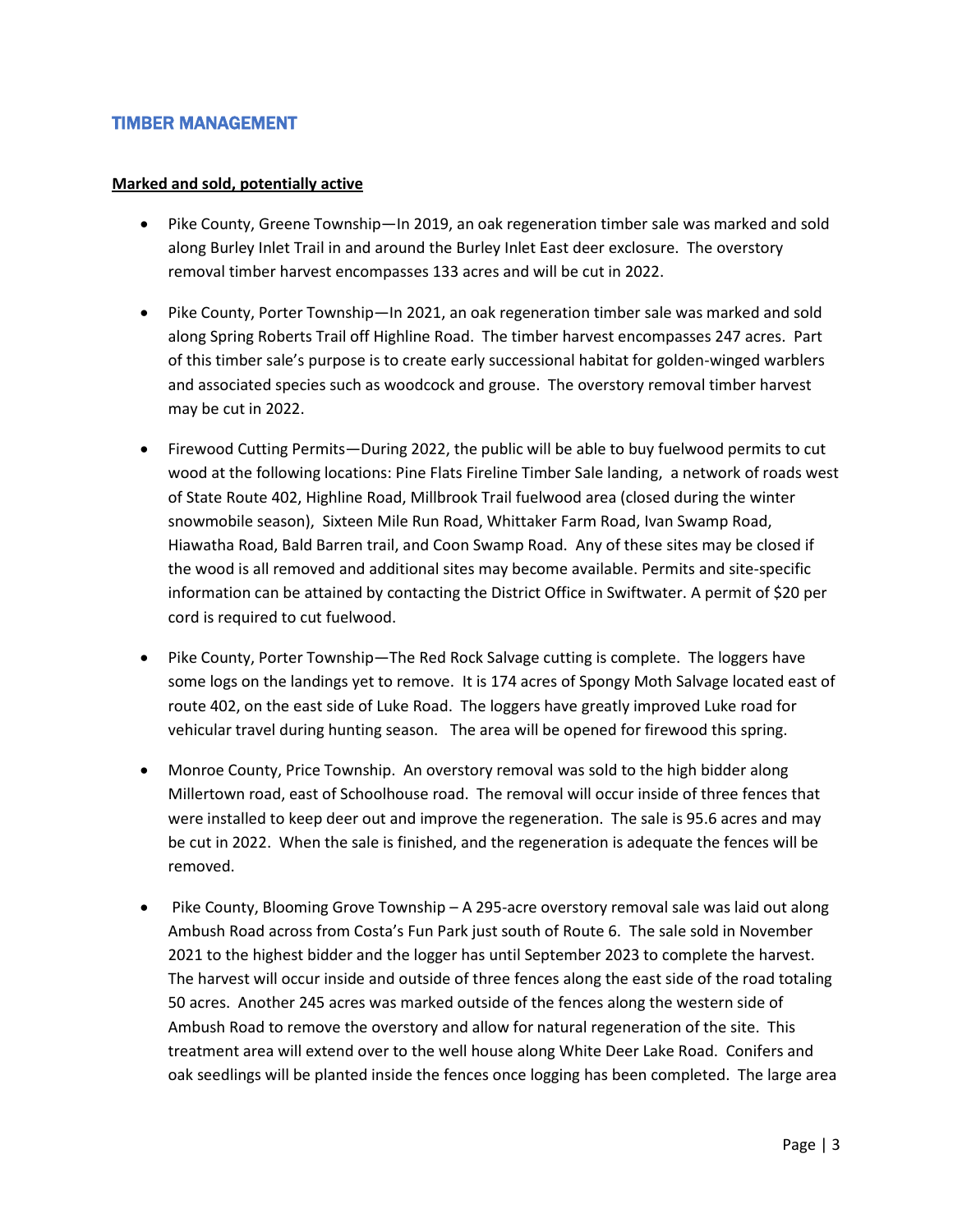this sale encompasses will hopefully benefit threatened species by creating the proper habitat they seek out such as a healthy, young forest.

• Pike County, Porter and Delaware Townships—The Big Bear timber sale at the end of Coon Swamp Road totaling 113 acres was harvested fall of 2021. Harvesting and hauling ended in September. Some minor road improvements were made, and new skid trails will provide easy walking for hunters and hikers. The site will be opened for firewood sometime in the spring when roads are passable. This treatment opens the forest and provides beneficial sunlight to the forest floor to promote oak growth. The sale has been remediated and signs of grasses and wildflowers should be visible in the spring along landings and skid trails.

#### **Proposed (not marked yet)**

- Pike County, Porter township—A 49.4-acre overstory removal timber sale will be proposed East of route 402 and North of the Whittaker Farm Road. The area was fenced and is scheduled for a prescribed fire this spring. After the prescribed fire is complete the sale will be marked and bid out for harvest.
- Pike County, Porter Township A 108-acre timber sale will be proposed for an area located along Bald Hill Road. The southern portion of the sale area had tornado damage from the mid 1990's. Other parts of the sale along the road have been cut over for firewood and damaged by spongy moths. The entire area shows signs of good regeneration which should allow for the establishment of a healthy young forest once harvested. No sales have been conducted in the vicinity. This sale should create a large opening in an area of otherwise dense forest.

## **Regeneration projects**

- In 2022, two fences will be expanded on Tanglewood Mountain in Palmyra Township, Pike County. The expansions of the Tanglewood Powerline and Tanglewood Billard fences will add 62 acres and 57 acres of additional fence, respectively. These woven wire fences will be installed around a shelterwood cut that was harvested in 2017-2018. The goal is to protect seed and seedlings from deer herbivory to develop regeneration of a high-quality stand which reflects the current overstory. Deer pressure is high in this area due to its proximity to a large housing development. These fences are located on productive growing sites which produce some of the highest quality timber in the Delaware Forest District.
- One deer exclosure fence northwest of Pine Lake in Greene Township, Pike County will be removed this year.
- Two fences east of the Bushkill Road and south of Rasberry Run Road in Lehman Township, Pike County are scheduled to be removed this year. The area was harvested, and the regeneration is adequate to remove the fences.
- One deer exclosure fence along Route 6 across from Alice's Wonderland store encompassing 38 acres will be slated for removal. The site was harvested years ago and the present regeneration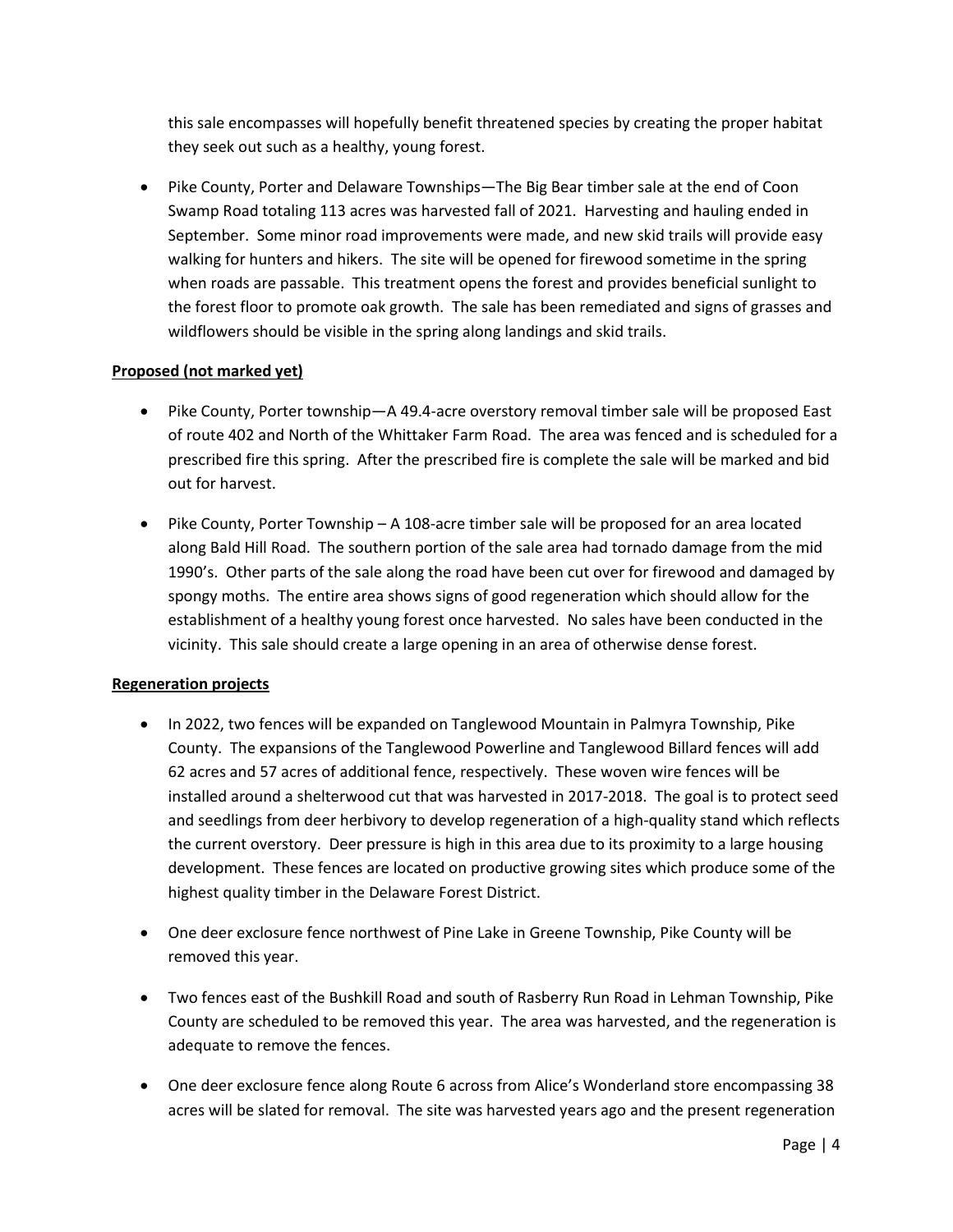is tall enough to withstand any browsing from deer once the fence is removed. The site is currently being laid out for a prescribed burn to remove undesirable species, such as black birch, to promote oak growth.

- One deer exclosure off Route 402 near the Blooming Grove hiking trail encompassing 63 acres will be slated for removal. The area inside the fence was harvested in 2016 and current regeneration inside the fence is tall enough to warrant removal. Undesirable black birch has overtopped a lot of the oak. This site is currently being laid out for a prescribed fire as well.
- A 21-acre deer fence is slated to be installed just east of Route 402 and south of the White Deer Lake Road. The new fence will protect young oak seedlings within the recently harvested shelterwood. Interfering black birch will be spot treated with an herbicide during the summer months. Birch in the region tends to outgrow oak seedlings.
- Vegetation Impact Protocol Plots (VIP plots) will be completed on State Forest Land to assess deer browsing impact on regeneration and native plants.
- The District will participate in the Deer Management Assistance Program (DMAP) in effort to achieve or maintain a deer population that is balanced with its habitat.
- Tree seedlings will be planted at sites along Song Dog Road and Bear Wallow Road in Greene and Palmyra Townships, Pike County. A total of 30,000 white pine seedlings will be planted on 38 acres at these locations. The conifer tree seedlings will augment the natural regeneration of mainly hardwoods with a conifer component for wildlife habitat and species diversity. The conifers will provide winter thermal cover and escape cover for wildlife.
- Delaware State Forest staff have been and will continue to perform a silvicultural treatment called weeding at previously regenerated timber sales in Pike County. The projects consist of cutting, by hand, competing vegetation generally less than 8" diameter. Specifically, sweet and yellow birch, striped maple, beech, and hophornbeam are cut to release red, white, and chestnut oak saplings and other highly desirable species such as tulip poplar, sugar maple, black cherry, evergreens, and aspen. The project areas planned for 2022 are along Song Dog Road and Bear Wallow Road in Greene and Palmyra Townships, Pike County.
- In order to improve the regeneration of trees, shrubs, and wildflowers and to improve the health and sustainability of wildlife populations, the Bureau of Forestry has been improving access to deer hunters during the past two decades. The result of this initiative is that now, more than 90 percent of the state forest system is within one-half mile of an open road during the fall hunting season. The increased access has allowed hunters to harvest more deer throughout the more remote parts of the forest which in turn has improved forest health. With improved forest health comes better wildlife habitat and healthier wildlife populations. Besides big game hunters, other forest users such as wildlife viewers, hikers, small game and waterfowl hunters, and fall foliage enthusiasts have benefited from the access program. For the 2021- 2022 fall/winter hunting season, the Delaware State Forest District has opened 27 gated roads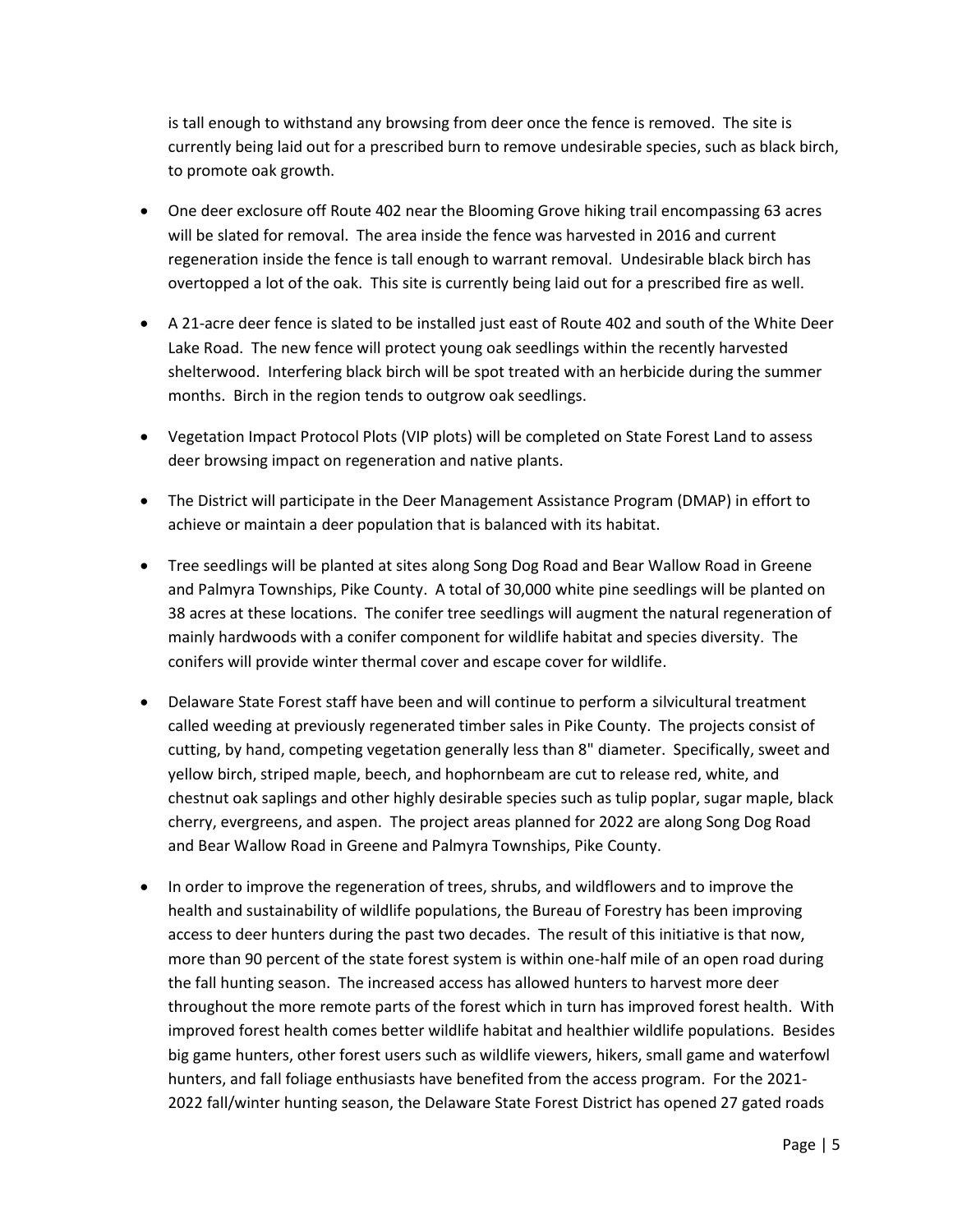totaling 34.5 miles of road access. We have also enrolled 8 gated roads into the popular and effective Big Game Retrieval Program. The Big Game Retrieval Program allows hunters to drive behind a closed but unlocked gate in order to retrieve big game that they had harvested. This program encourages hunters to harvest deer in remote areas where a long drag may normally discourage them from doing so. At the same time, the program keeps these areas in a state of having minimal disturbance by vehicular travel.

## RESTORATION AND HABITAT PROJECTS

- Delaware State Forest will continue to partner with Indiana University of Pennsylvania in an ongoing effort to create Golden Winged Warbler habitat in a 2500-acre Special Management Area. Sites are located along Pine Flats Road and Highline Road. These habitat projects are beneficial to warblers and a host of other game and non-game species.
- Work will continue at the 2-acre wildlife habitat opening located along Steam Mill Trail. The area received an herbicide treatment to kill non-native grasses and shrubs. A 200' buffer around the opening was burned to stimulate new shrub growth. The buffer had some of the trees cut to open it up and create a "soft edge". The opening was planted in May 2019 with a mixture of native grasses and wildflowers. The site has seen two growing seasons and has responded nicely. One more growing season is needed for the opening to reach its maximum growth ability. A prescribed fire will be used to remove dead grasses and stimulate new growth for the Spring 2023 growing season.
- Nesting boxes for various wildlife species will be installed throughout the district to help promote species such as wood ducks, bats, and bluebirds.
- The numerous herbaceous openings in Monroe and Pike county will be maintained for various species of wildlife.

## ROAD AND BRIDGE PROJECTS

- Burnt Mills ATV trail will receive aggregate to improve the trail as needed. Volumes of aggregate are unknown at this time.
- Culvert replacements—two at locations at Camp William Penn will receive culvert replacements this year.
- Laurel Run Road, Price Township, Monroe County, will receive 1721 tons of paver placed and rolled DSA through a Dirt and Gravel Road funded project. This project is funded and should take place in the spring/early summer 2022. A temporary road closure will be posted and in-place.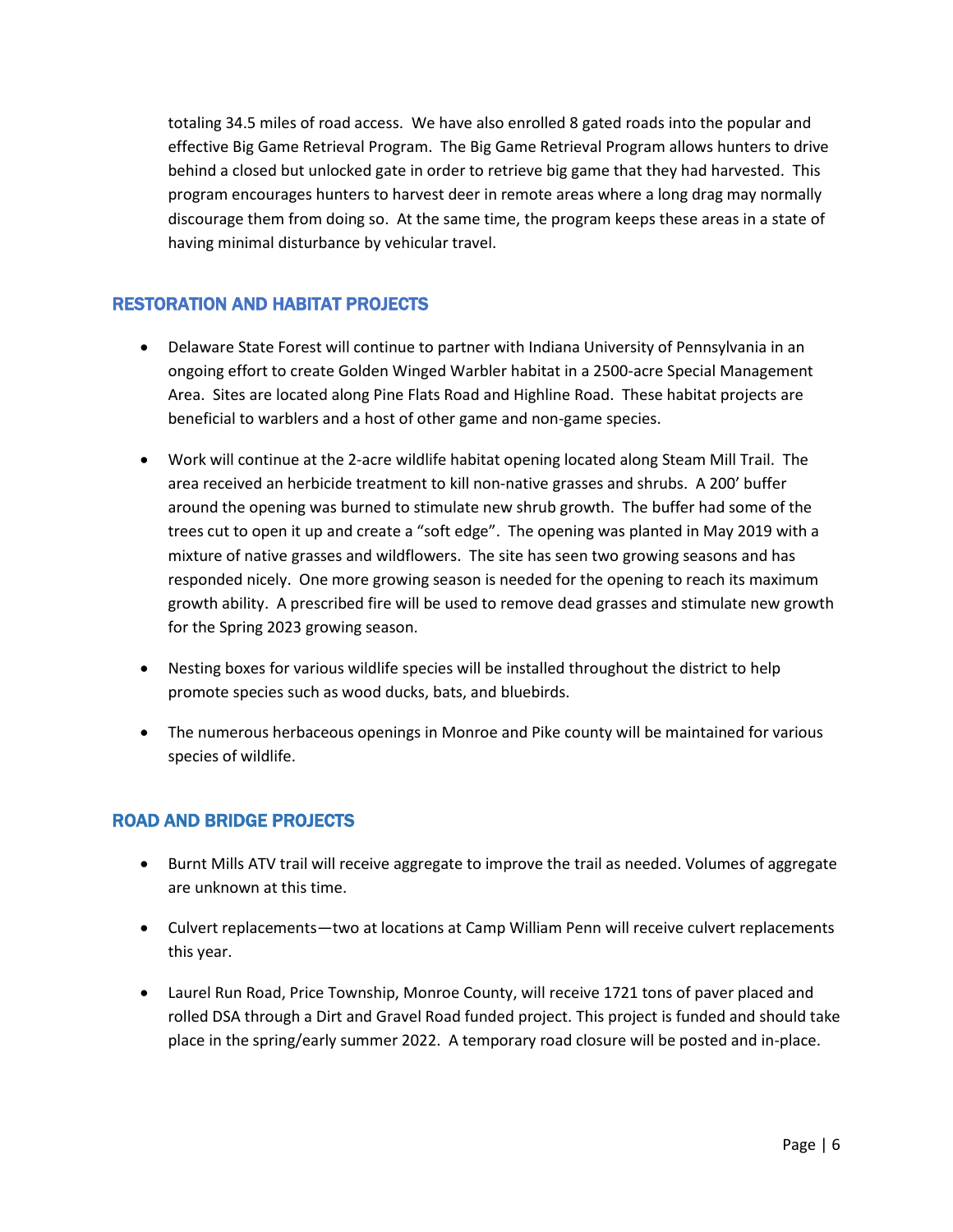- Dixon Miller Recreation Area will receive aggregate to improve trail conditions and driving surfaces. Plans are to improve drainage from the trails and repair entrenched trails. Approximately 690 tons of 2RC and 1300 tons of Aashto #1 will be tailgated.
- Ongoing bridge inspections continue to occur across the state forest. Inspections are done to ensure the integrity of our bridges for employee and public safety.

## PRESCRIBED FIRE

- Pike County, Porter Township. A prescribed fire is planned for north of Whittaker Farm Road and east of the powerline. It will be conducted inside of a deer exclosure. The purpose is to remove unwanted interfering vegetation and promote desirable regeneration. After the fire is completed the area will be marked as an overstory removal timber sale and harvested.
- Pike County. Various sites will be evaluated for future prescribed fire treatment. These sites entail previously harvested timber sales, poorly growing/overcrowded stands, and established stands to remove interfering birch and understory plants. The goal will be to open the midcanopy and stimulate growth.
- Pike County, Porter Township Red spruce is a native conifer to our region and past forest disturbances have mostly relegated it to the swamps. Staff will work to reduce hardwood competition to red spruce that are re-colonizing the upland areas around Painter Swamp. Hardwood trees will be cut which will allow the spruce ample room to grow. This project will benefit grouse, snowshoe hare and northern flying squirrel.

## INSECT, DISEASE, AND INVASIVE PLANT TREATMENTS

- One hundred ash trees will be chemically re-treated with TREE-AGE, a trunk-injected insecticide. Most of these trees are on Tanglewood Mountain. This treatment is an attempt to save some genetically superior ash trees that would otherwise succumb to the emerald ash borer – a nonnative forest pest.
- Staff will continue to monitor for invasive plants and insects across state forest land and they will be treated appropriately. Areas of specific concern are the fourteen miles of PPL Susquehanna-Roseland powerline, as well as, several other electric and gas line projects. Milea-minute, tree-of-heaven, phragmites, Japanese knotweed, emerald ash borer, and spotted lantern fly are key invasive species for which the staff will be on the lookout.
- Approximately one acre of wisteria will continue to be chemically treated until it is controlled. Wisteria is an exotic, invasive vine that causes significant damage to the native trees and forest ecology. The wisteria treatment site is located along Old Route 402 near Peck's Pond.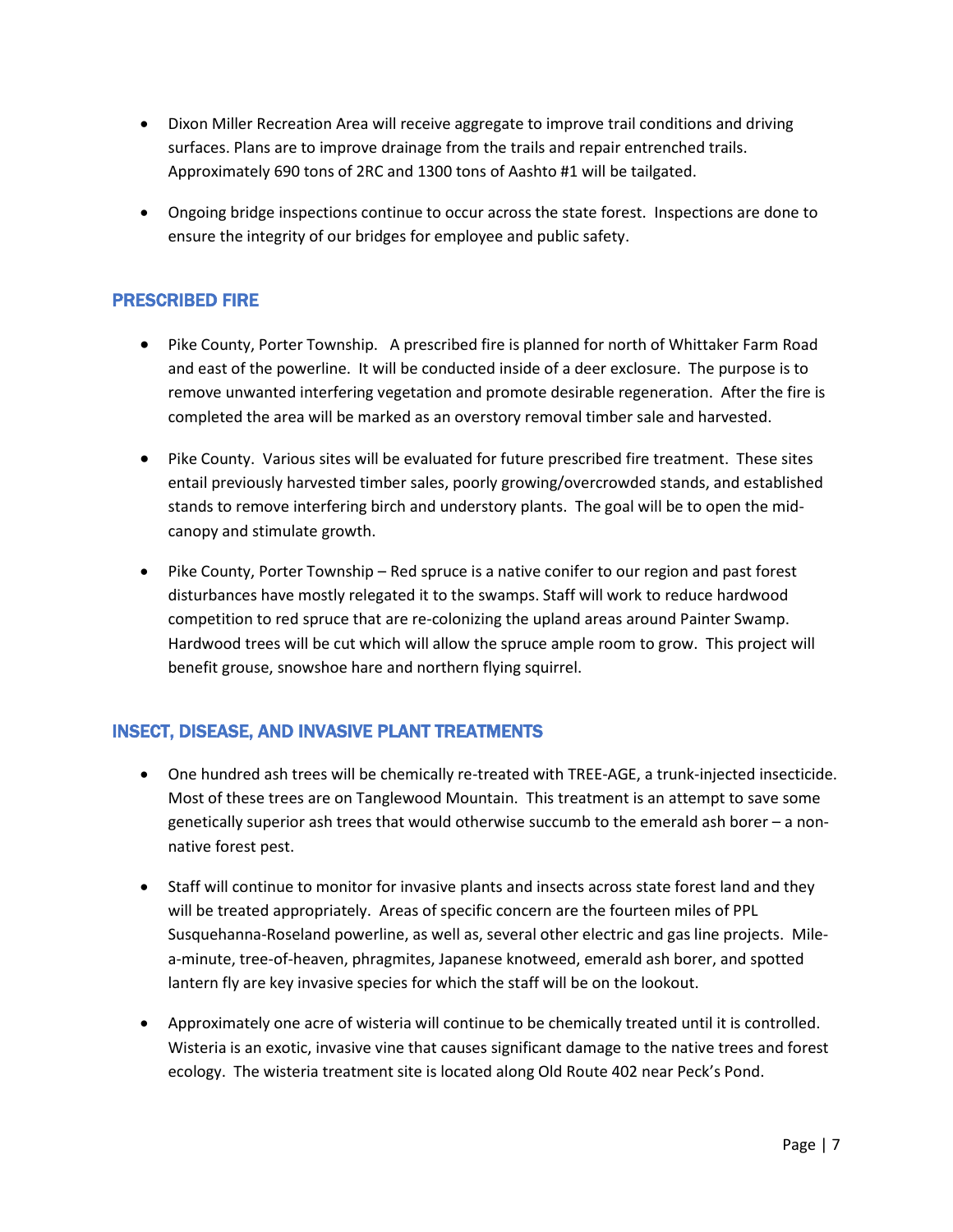- Approximately one-quarter acre of Japanese knotweed will continue to be chemically treated along the shore of Peck's Pond. Japanese knotweed is an exotic, invasive plant that can detrimentally alter a wetland ecosystem.
- The presence of emerald ash borer was confirmed in Monroe and Pike County in 2017. Ash mortality began in 2018 on the western edge of the district as a result. Severe ash mortality is occurring in Monroe and Pike Counties. This mortality will continue to spread into other areas.
- Spotted lanternfly has been confirmed in Monroe and Pike Counties. Spotted lanternfly is an invasive insect that was confirmed in the United States in 2014. This invasive insect could potentially have an impact on State Forest lands in 2022. This pest has the potential to negatively affect many of our native tree species.
- Approximately 50 hemlock trees will be chemically re-treated for hemlock woolly adelgid along the Tarkill Interpretative Trail. The goal of this project is to maintain a healthy hemlock stand for ecological and educational purposes. This site contains 100 trees that have been periodically treated for woolly adelgid. These trees will be the last hemlocks treated at this location until hemlock wooly adelgid populations rebound. Re-treatment will be done in the future when conditions warrant.
- Spongy moth populations are on the uptick along the Routh 402 corridor, south of Route 84 in Pike County. In the spring of 2022, the Delaware State Forest will be conducting a suppression program on 1423 acres to reduce forest damage from the insect.

# NATURAL GAS, OIL, AND OTHER GEOLOGIC RESOURCE DEVELOPMENT

• Tennessee Gas Pipeline company will continue to support invasive plant treatments on Delaware State Forest land right-of-way's and adjacent areas.

## TOWER AND RIGHTS-OF-WAY PROJECTS

- PennDOT continues to improve Interstate 84 in Dingman Township, Pike County adjacent to Delaware Forest and has recently given Forestry notice of acquisition of approximately 0.5 acres for ROW access. Construction on the Tunnel Road underpass may occur in 2022, which will increase access to the south side of Int84.
- The Pennsylvania Outdoor Corps worked to replace wooden steps and landings at the Pohopoco Fire Tower at Dixon Miller Recreation Area in 2021. The project is anticipated to be completed in the year 2022.
- Pike County, Blooming Grove Township—PPL will continue a transmission line upgrade from Beaver Dam Road to Shiney Mountain Road. Project includes the removal of wooden poles to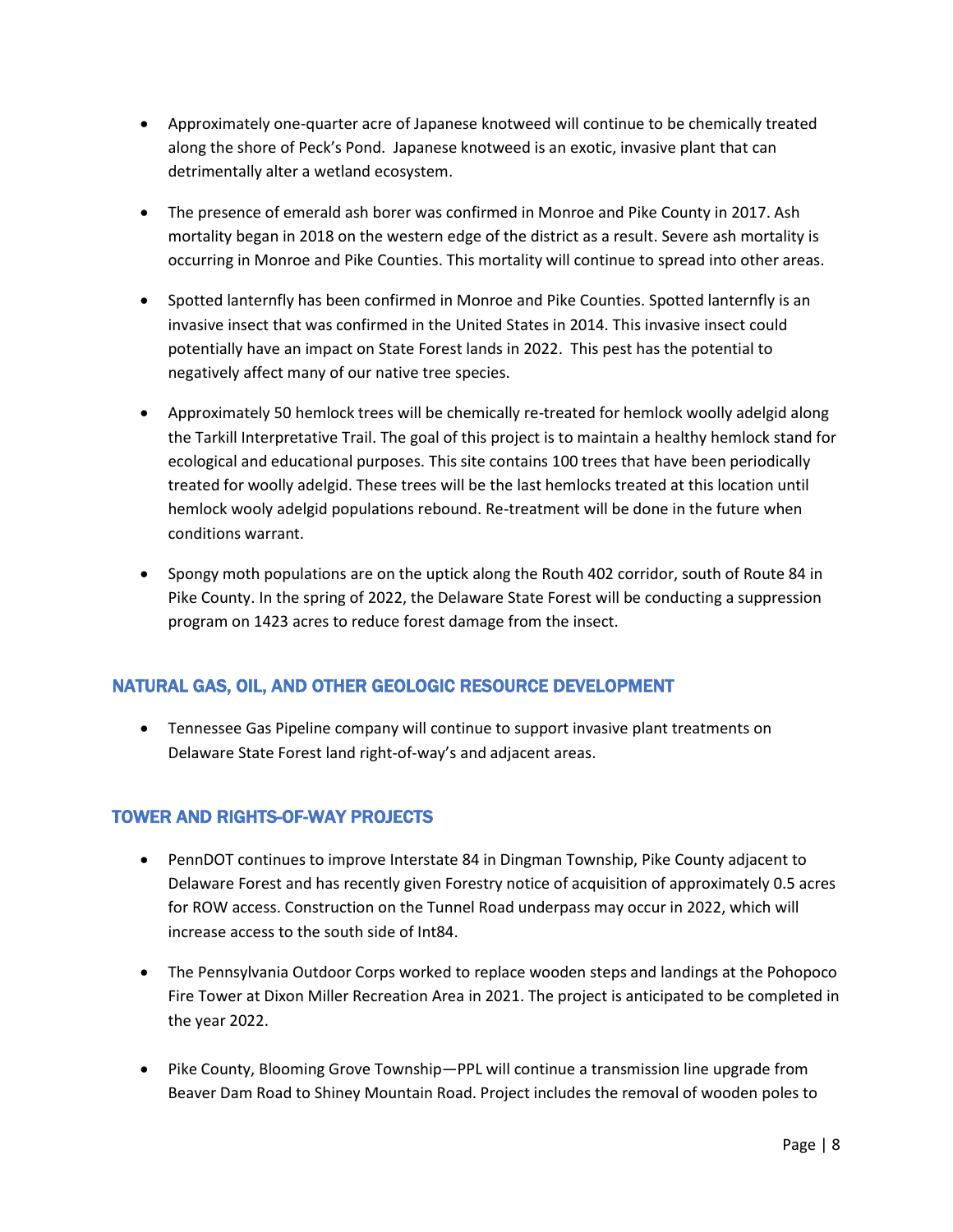taller steel poles. Temporary impacts will occur at Beaver Dam Road, Tanglewood Trail, and Shiney Mountain Road.

• Pike County, Porter Township—PPL and Verizon will be extending service south along SR402 from Snow Hill Road to the Monroe County line. Project will include placement of new poles, right-of-way clearing and installation of local distribution lines.

## OPPORTUNITIES FOR PUBLIC ENGAGEMENT

- Staff will continue to promote and enhance the image of the forest and district. One task is addressing illegal forest dumping. Staff will investigate and prosecute illegal forest dumpers when applicable. We will continue to remove and clear dump sites when found.
- Volunteering opportunities are expected for 2022. The recreation forester will reach out to current conservation volunteers and the estranged friends group to inform them on priority projects. Information will be distributed to local stake holder groups to advertise the need for volunteer assistance and seek to establish a new friends group.
- Comments, questions, and concerns pertaining to any and all district activities may be directed to our District Office at 570-895-4000 or via email at [FD19@pa.gov](mailto:FD19@pa.gov) Due to COVID-19 restrictions and safety protocol, our offices may not be open to the public. Please email us or call and leave a message; our staff are monitoring those lines of communication and will reply as soon as possible.

## SPECIAL PROJECTS

- Construct new Resource Management Center with Storage Building—The site selected along Rt. 402 near the Thunder Swamp Trailhead parking area continues to go through design and site testing. It is anticipated that design of the site will be completed in 2022 and construction may start in 2023.
- Little Summit Fire Station—Renovate the heating system, remove underground fuel tanks, and improve site drainage. Project bidding, award, and construction should occur in 2022.
- Edgemere Fire/Maintenance Station—Replace roof, gutters and downspouts. Project bidding occurred and has been awarded to a contractor; construction in 2022.
- Edgemere and Snow Hill Station paving—Project is in design to pave portions of the Edgemere and Snow Hill stations to improve site drainage and operational efficiencies. Project may move to bidding and construction in 2022.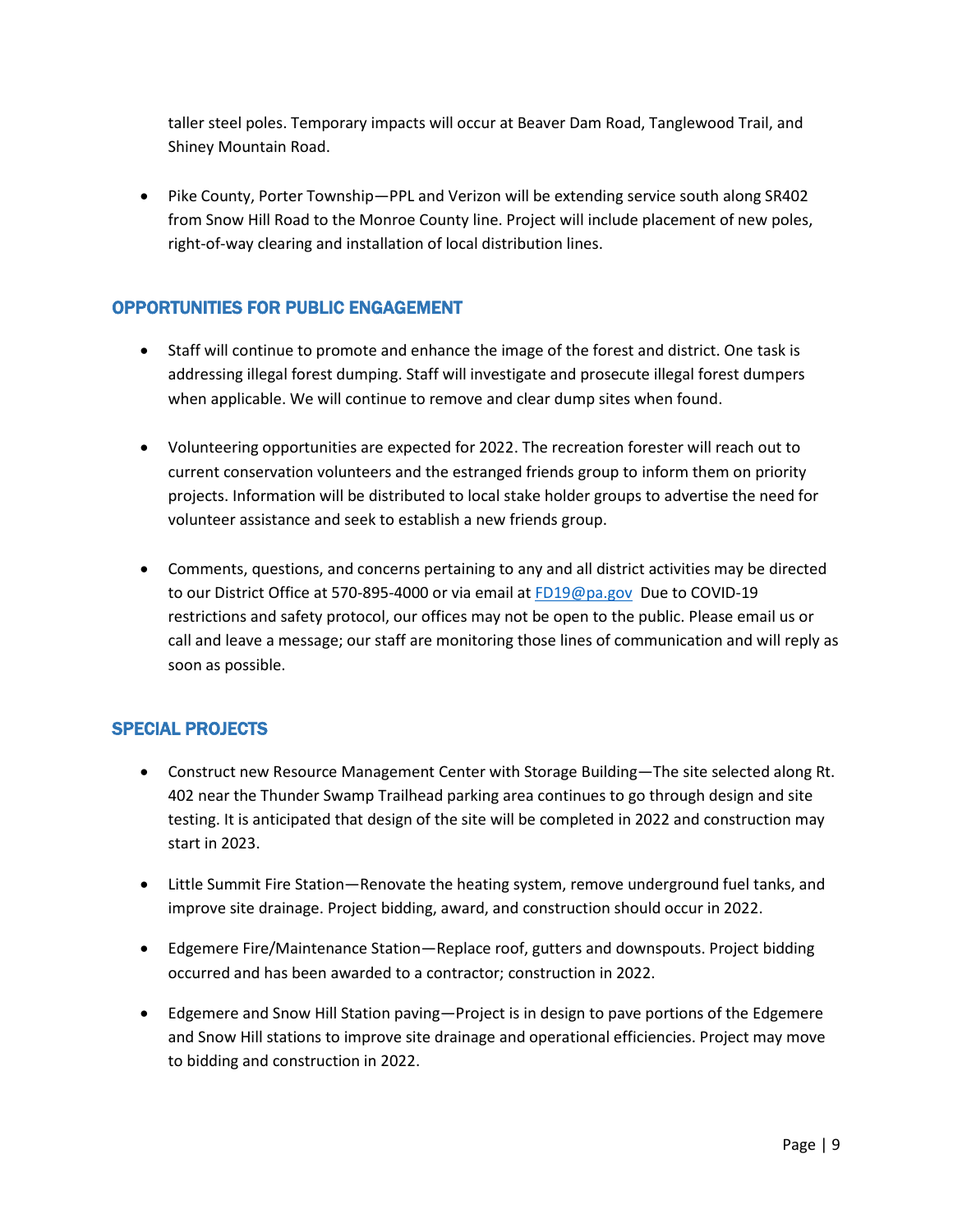• Owego main shop and Edgemere pole barn received new snow bars in January of 2022 to hold the snow on the roofs to prevent hazards of sliding snow for employees and the public.

## RESEARCH

- A research project is being conducted in the vicinity of the 16 Mile Run fire to study the impact of the fire on the soil and water. The project will try to determine how the soil and water are impacted from the fire and how long it takes for them to return to the pre-fire state.
- A research project is being conducted along Millertown road on a previous prescribed fire. The project is being done along with the 16 Mile Run project to determine how the soil and water are impacted from the fire and how long it takes for them to return to the pre-fire state. The results of the two projects are being compared and published.
- Other research projects continue at multiple sites across the forest district investigating and monitoring groundwater, water quality, and other flora and fauna.

## MAJOR ACCOMPLISHMENTS FROM PREVIOUS YEAR

- Trail maps for the Buckhorn Recreation Area, Camp William Penn, and SJC tracts were developed and are now available for the public.
- 68,900 tree seedlings were planted at various sites across the Delaware State Forest in 2021. Seedling species were predominantly white pine, with lesser amounts of Norway Spruce (7,500) and Red Spruce (400). Sites included Millbrook Trail, Pine Flats Fireline Trail, Highline Spur, and Standing Stone Road. The conifer tree seedlings will augment the natural regeneration of mainly hardwoods with a conifer component for wildlife habitat and species diversity. The conifers will provide winter thermal cover and escape cover for wildlife.
- A silvicultural treatment called weeding was performed at previously regenerated timber sale sites along Big Dam Ridge Trail in Palmyra Township, Pike County and Burley Inlet Road in Greene Township, Pike County. Projects consisted of cutting, by hand, competing vegetation less than 8" diameter. Specifically, sweet and yellow birch, striped maple, beech, and hophornbeam were cut to release black cherry, oak, and red maple seedlings and saplings. Total project of 94 acres was funded by the Department's Regeneration Fund.
- DSF staff chemically treated one hundred ash trees by trunk injection to kill emerald ash borer. This treatment is an attempt to save some genetically superior Ash trees that would otherwise succumb to the emerald ash borer – a non-native forest pest.
- Approximately 50 hemlock trees were re-treated for hemlock wooly adelgid at Tarkill Interpretative Trail. These are large trees with an average diameter of 17 inches.